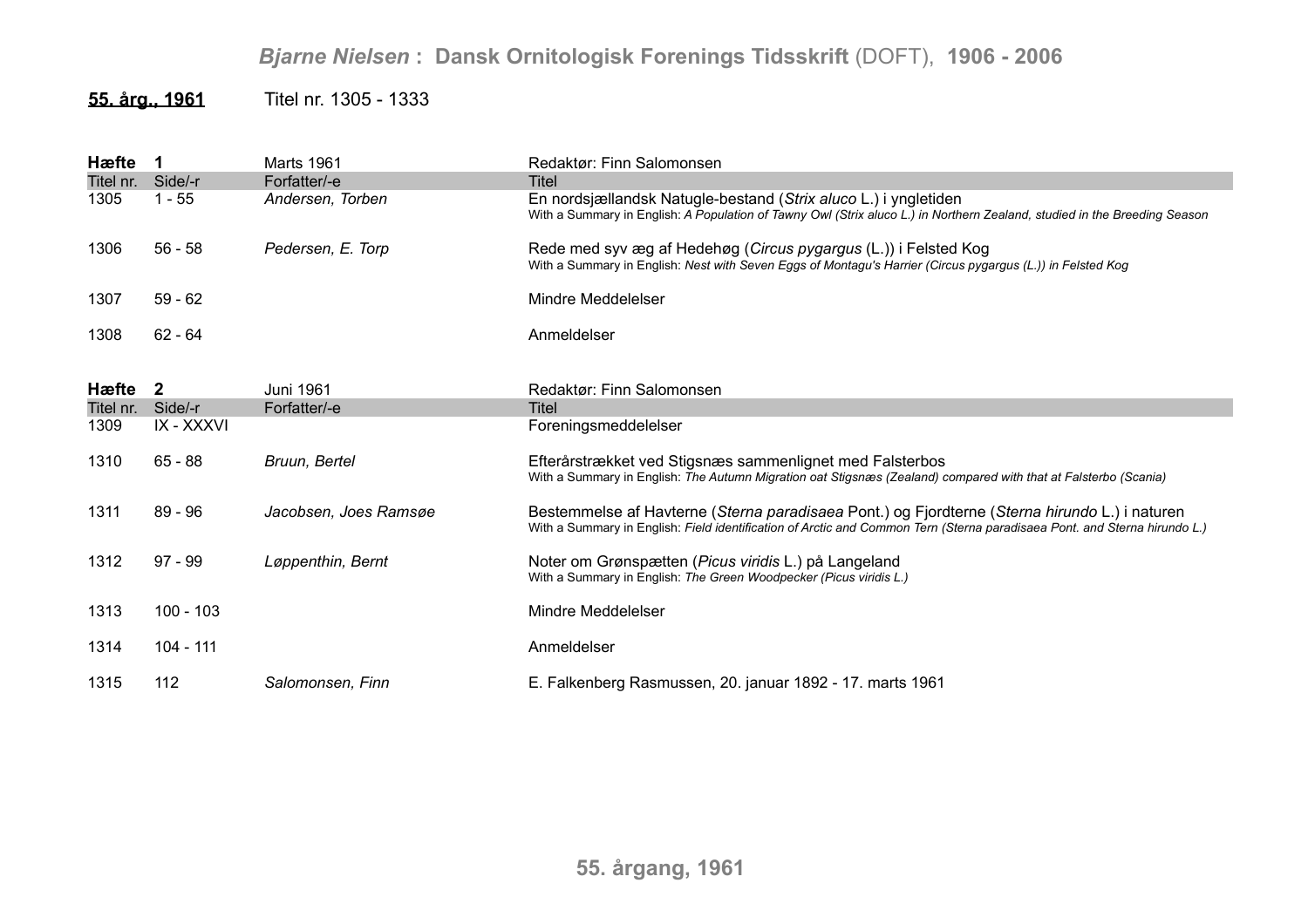## *Bjarne Nielsen* **: Dansk Ornitologisk Forenings Tidsskrift** (DOFT), **1906 - 2006**

| Hæfte 3   |           | September 1961                | Redaktør: Finn Salomonsen                                                                                                                                                                                                                   |
|-----------|-----------|-------------------------------|---------------------------------------------------------------------------------------------------------------------------------------------------------------------------------------------------------------------------------------------|
| Titel nr. | Side/-r   | Forfatter/-e                  | Titel                                                                                                                                                                                                                                       |
| 1316      | 113 - 136 | Christensen, N. Hesselbjerg & | Efterårstræk af Rovfugle i Danmark                                                                                                                                                                                                          |
|           |           | L. Halling Sørensen           | With a Summary in English: The Autumn Migration of Raptors in Denmark                                                                                                                                                                       |
| 1317      | 137 - 139 | Blume, C. A.                  | Sjaggeren (Turdus pilaris L.) konstateret som Dansk ynglefugl<br>With a Summary in English: First Danish Breeding Record of the Fieldfare (Turdus pilaris L.))                                                                              |
| 1318      | 140 - 151 | Preuss, N. O.                 | Feltiagttagelser ved Jyllands vestkyst til belysning af Strandskadens (Haematopus ostralegus (L.))<br>træk over Nordsøen<br>With a Summary in English: The migration of the Oystercatcher (Haematopus ostralegus (L.)) across the North-Sea |
| 1319      | 152 - 160 | Potts, G. R.                  | Observations on the Birds of the Faeroes, 1960                                                                                                                                                                                              |
| 1320      | 161 - 168 |                               | Mindre Meddelelser                                                                                                                                                                                                                          |
| 1321      | 168 - 176 |                               | Anmeldelser                                                                                                                                                                                                                                 |